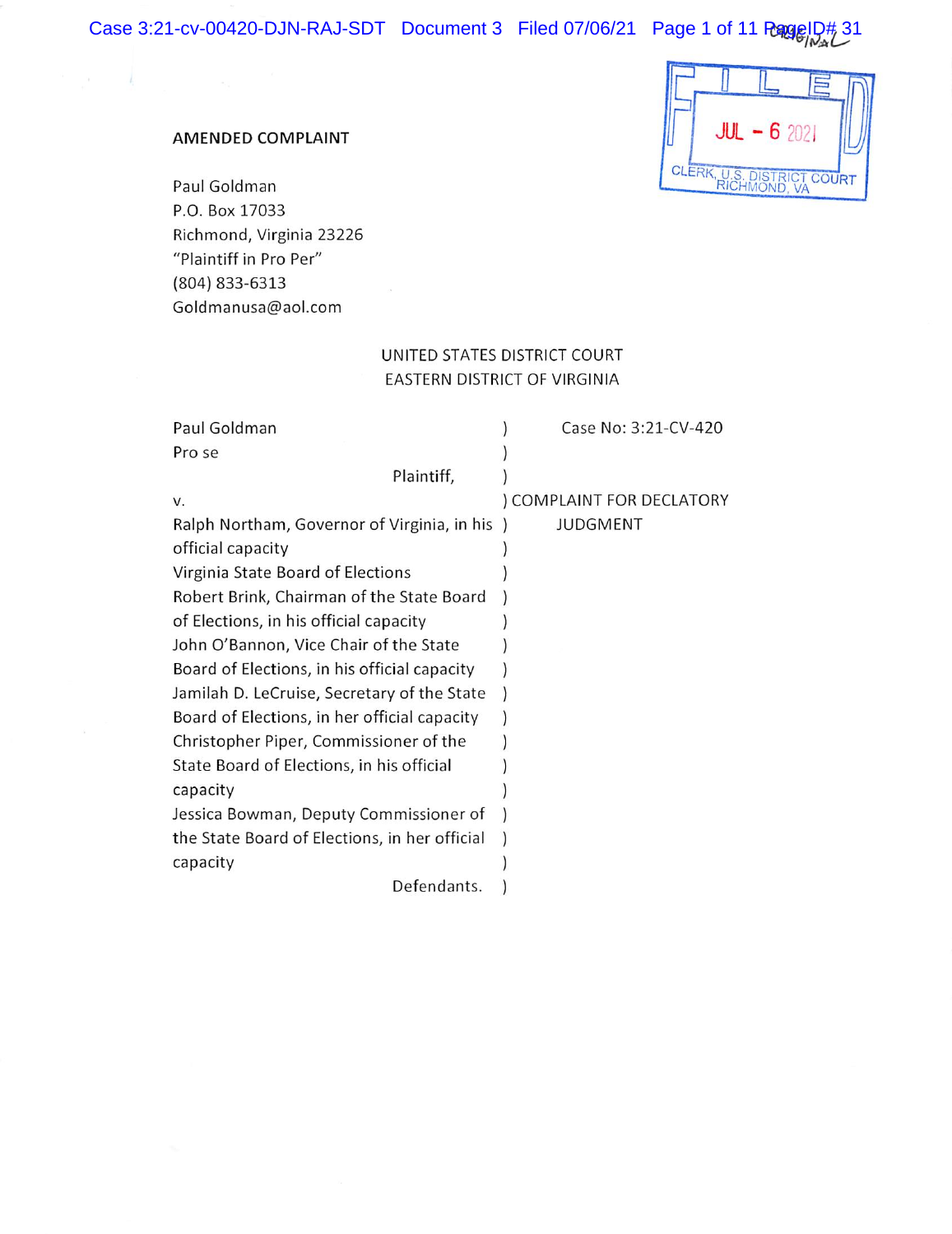#### INTRODUCTION

1. While the normative redistricting case is complex both legally and factually, this instant matter when boiled down to the relevant essentials, merely asks whether the remedy applied by this Court in Cosner v Dalton, 522 F. Supp. 350 (1981) remains good law in Virginia.

2. In Cosner, the Court faced a situation where the upcoming 1981 general election, in the Commonwealth of Virginia for the House of Delegates, would be held under an "unconstitutional" redistricting plan. Id at 363.

3. The Court decided it would be "impractical" to expect the General Assembly to produce a constitutionally acceptable plan in time to "accommodate an election on November 3" (the date set by the Constitution of Virginia for the required general election). Id at 364.

4. However, the Court found that "Virginia citizens are entitled to vote as soon as possible for their representatives under a constitutional apportionment plan." Id.

5. Accordingly, the court said it would "limit the terms of members of the House of Delegates elected in 1981 to one year" even though the Constitution of Virginia says a term is for two years.

6. The Court further ordered "state election officials to conduct a new election in 1982 for the House of Delegates" under a constitutional redistricting plan, the Court saying it would produce such a plan if the General Assembly failed to do so.

7. In effect, this could require the state to hold a general election to elect members to the House of Delegates in 1981, 1982 and 1983.

8. Such consecutive elections were indeed held.

9. Upon information and belief, no state official ever suggested three consecutive elections put an unfair hardship on any relevant state interest, any citizen hoping to run for the House of Delegates or damage the core political rights of citizens under the  $1<sup>st</sup>$ Amendment to the U.S. Constitution.

10. While the precise circumstances here in 2021 are not identical, the totality of the circumstances is legally equivalent.

11. As in 1981, 2021 is a redistricting year.

12. As in 1981, the state constitution, along with the federal constitution, expects this year's general election for members of the House of Delegates to be held under a new redistricting plan, enacted in conformity with the requisite federal and state constitutional requirements.

13. As in 1981, the process created by Virginia Constitution and statutory law has failed to produce such a redistricting plan.

14. As in 1981, upon information and belief, no state official, either individually or connection with the appropriate state authority, has provided any reason to believe the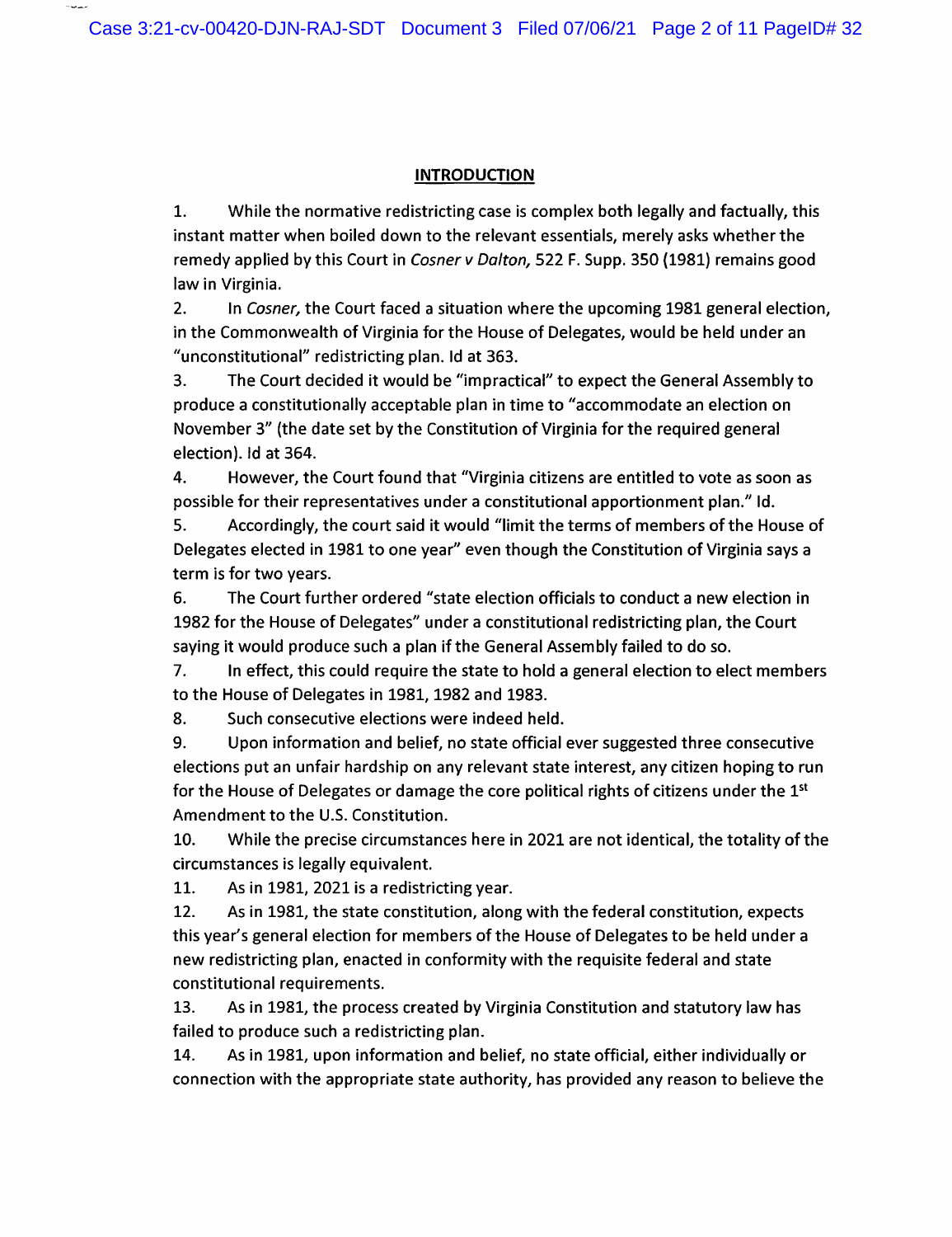constitutionally required redistricting plan can be enacted in time to make a Cosner styled remedy unnecessary.

15. Unlike in 1981, state officials are not even trying to enact a constitutionally acceptable redistricting plan in time for such plan to be in place by the upcoming November 2021 general election.

16. Accordingly, this instant matter boils down to one overriding issue: to wit, should the terms of those elected to the House of Delegates this coming November be limited to one year?

# JURISDICTION AND VENUE

17. This Court has jurisdiction over the subject matter and parties pursuant to 28 U.S.C. 1331, as this case involves questions of federal law.

18. This Court has supplemental jurisdiction over the related state law claims pursuant to 28 U.S.C. 1367(a) because those claims form part of the same case or controversy under the Equal Protection Clause of the United States Constitution.

19. Venue is proper in, and Defendants are subject to the personal jurisdiction of, this Court because Defendants are citizens of Virginia, operate in their official capacities in the Eastern District of Virginia, and all or most of the events giving rise to this action occurred in this District.

20. Plaintiff likewise resides in this District.

## PARTIES

21. Plaintiff Paul Goldman ("hereinafter Plaintiff") resides in Richmond, Virginia.

22. Plaintiff is a qualified voter in the current  $68^{\text{th}}$  General Assembly District as established pursuant to the old redistricting first passed in 2011.

23. Plaintiff is considering a run for the House of Delegates.

24. Defendant Ralph Northam is the Governor of Virginia. He is a resident of Virginia and his office is in Richmond, Virginia.

25. The Virginia State Board of Elections is headquartered in Richmond, Virginia.

26. Defendant Robert Brink is the Chair of the State Board of Elections. He is a citizen of the Commonwealth of Virginia. His office is in Richmond, Virginia. He is being sued in his official capacity.

27. Defendant John O'Bannon is the Vice Chair of the State Board of Elections. He is a citizen of the Commonwealth of Virginia. His office is in Richmond, Virginia. He is being sued in his official capacity.

28. Defendant Jamilah LeCruise is the Secretary of the State Board of Elections. She is a citizen of the Commonwealth of Virginia. Her office is in Richmond, Virginia. She is being sued in her official capacity.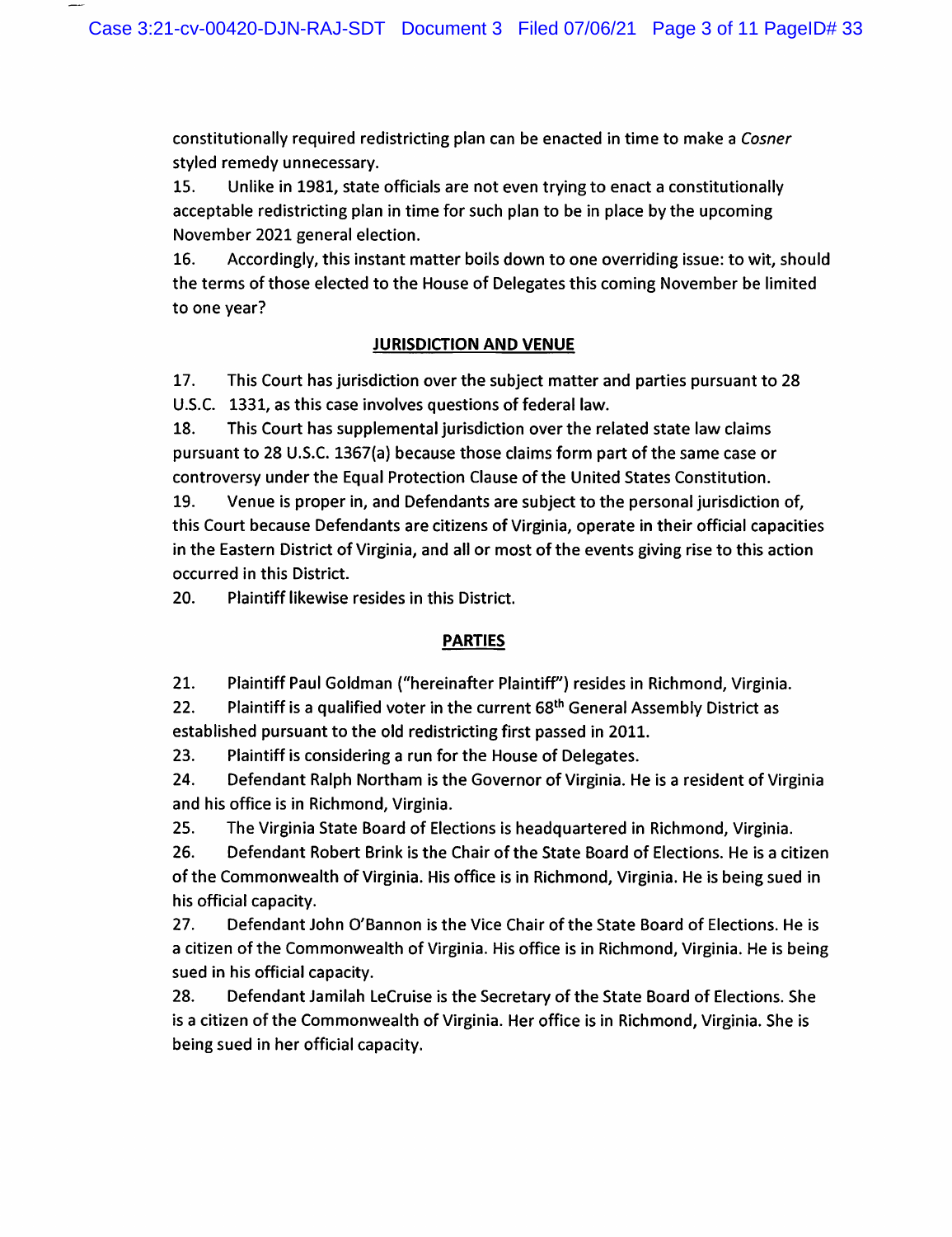29. Defendant Christopher Piper is the Commissioner of the Virginia Department of Elections. He is a citizen of the Commonwealth of Virginia. His office is in Richmond, Virginia. He is being sued in his official capacity.

30. Defendant Jessica Bowman is the Deputy Commissioner of the Virginia Department of Elections. She is a citizen of the Commonwealth of Virginia. Her office is in Richmond, Virginia. She is being sued in her official capacity.

31. The Virginia State Board of Elections ("hereinafter State Board") is tasked by state law to ensure "legality and purity in all elections" and to "ensure that major risks to election integrity are...addressed as necessary to promote election uniformity, legality and purity." Va. Code 24.2 103(A).

32. The Virginia Department of Elections is the operational arm used by the State Board to ensure that the State Board is fulfilling its duty to ensure the integrity, purity, and uniformity of state elections.

## STATEMENT OF FACTS

33. Article II, Section 6 of the Virginia Constitution has long required the boundaries of State Senate and House of Delegates electoral districts be redrawn every ten years.

34. The last redistricting occurred in 2011.

 $- - -$ 

35. In November 2020, Virginia voters approved a new process for devising a new redistricting plan.

36. Voters created the Virginia Redistricting Commission to begin the process as described in Article II, Section 6-A of the Virginia Constitution.

37. Article II, Section 6-A lays out a detailed procedure for developing the required 2021 redistricting plan.

38. There are specific timelines intended to ensure the November 2021 general election will choose all members of the House of Delegates according to a redrawn electoral map in compliance not only with the Virginia Constitution but also the "Equal Protection Clause of the Fourteenth Amendment to the Constitution of the United States", and in addition the "Voting Rights Act of 1965, as amended" along with "judicial decisions interpreting" these enactments. Article II, Section 6 of the Constitution of Virginia.

39. Article II, Section 6 makes clear the new procedure did not alter the usual 10 year procedure, declaring the "Commonwealth shall be reapportioned into electoral districts in accordance with this section and Section 6 in the year 2021 and every ten years thereafter."

40. Article II, 6-A(g) says that if the Commission "fails to submit a plan for districts by the deadline" set in the law, then the "districts shall be established by the Supreme Court of Virginia."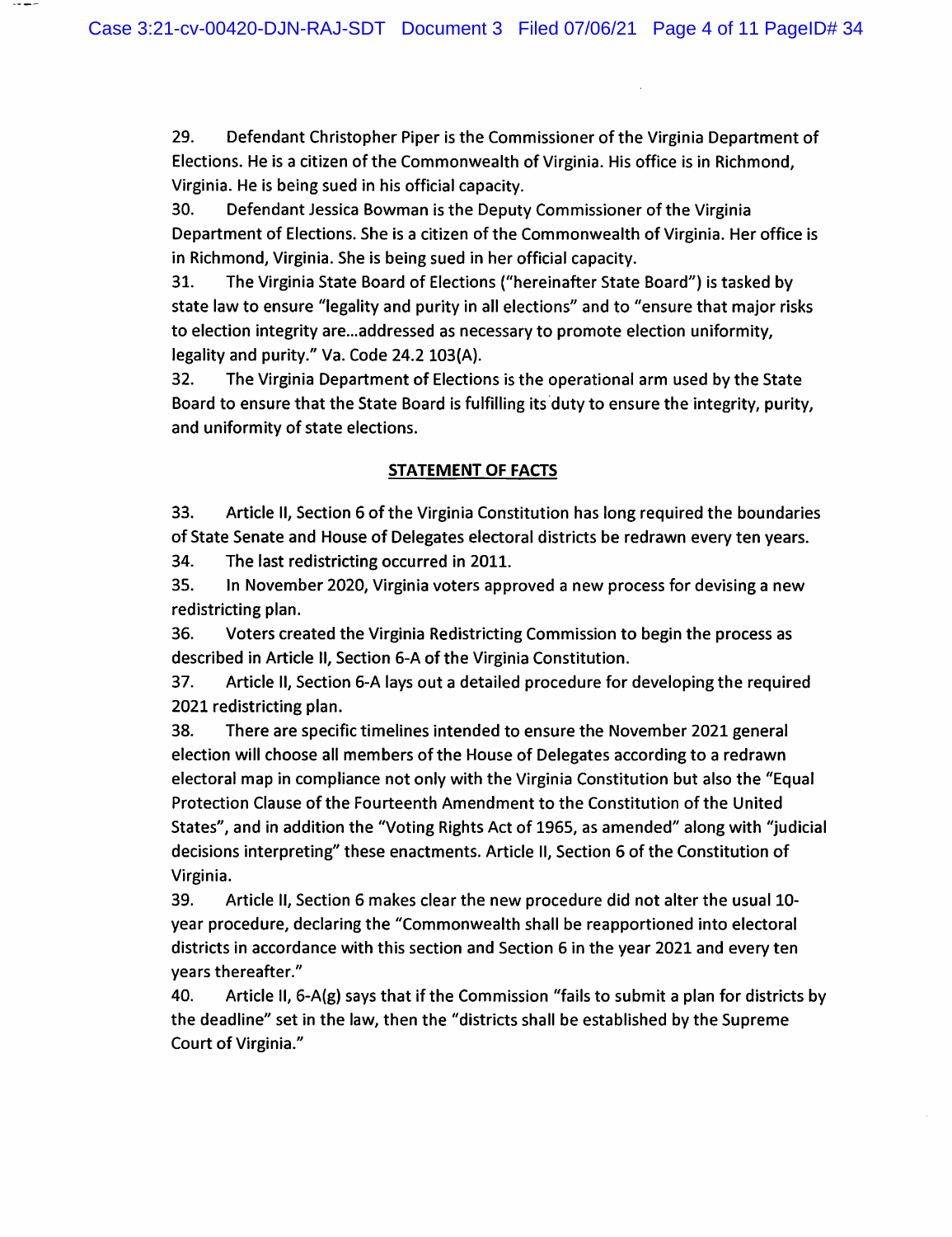41. Article II, 6-A says that if the "General Assembly fails" to take the action required as regards legislation to adopt a redistricting plan, then "the districts shall be established by the Supreme Court of Virginia."

42. Article II, 6-A(d) says the "Commission shall submit to the General Assembly plans for districts for the Senate and the House of Delegates of the General Assembly no later than 45 days following the receipt of census data."

43. This state Constitution provision does not specifically define "census data."

44. The Virginia Redistricting Commission's {hereinafter "Commission") official website is virginiaredistricting.org.

45. According to the website in a post listing the date of February 12, 2021, the "Census Bureau makes announcement that redistricting data will be delivered to all the states by September 2021."

46. The post referenced in paragraph #45 has attached an explanation from the Commission.

47. The explanation says the if "the Commission delivers Virginia's redistricting data on September 30, 2021, the Commission will be required to submit maps of these state legislative districts no later than Sunday, November 14, 2021."

48. The Commission says the Constitution of Virginia is clear and "for the House of Delegates the new districts are to be implemented for the general election on November 2, 2021."

49. But the Commission further says that "as noted" in its explanation, the "deadline for the Commission to submit the maps to the General Assembly could be...a full 12 days after the general election."

50. Given this possibility, the Commission says, "it is for the appropriate authority to determine how the Commission may fulfill its constitutional obligations."

51. However, while not found on the Commission website, and upon information and belief, it appears the US Census Bureau has told the Commission the necessary census information will be supplied "by August  $16<sup>th</sup>$ " of this year and, according to a news report found at https://www.wvtf.org/post/redistricting-commission-begin-drawingdistricts-august-16.

52. This same news story quoted a member of the Commission saying "there's no way" to hold the general election on November 2 using the required redrawn redistricting maps for the House of Delegates.

53. Upon information and belief, the Commission has not sought any guidance from any Court as regards its failure to comply with its Constitutional obligations.

54. Upon information and belief, no "appropriate authority" has provided the Commission with any guidance, at least in terms of such guidance being shared with the people of Virginia.

55. Upon information and belief, those in charge of insuring that the laws of Virginia are faithfully executed and those in charge of overseeing the legality of state elections have decided to conduct the upcoming 2021 General Election for the House of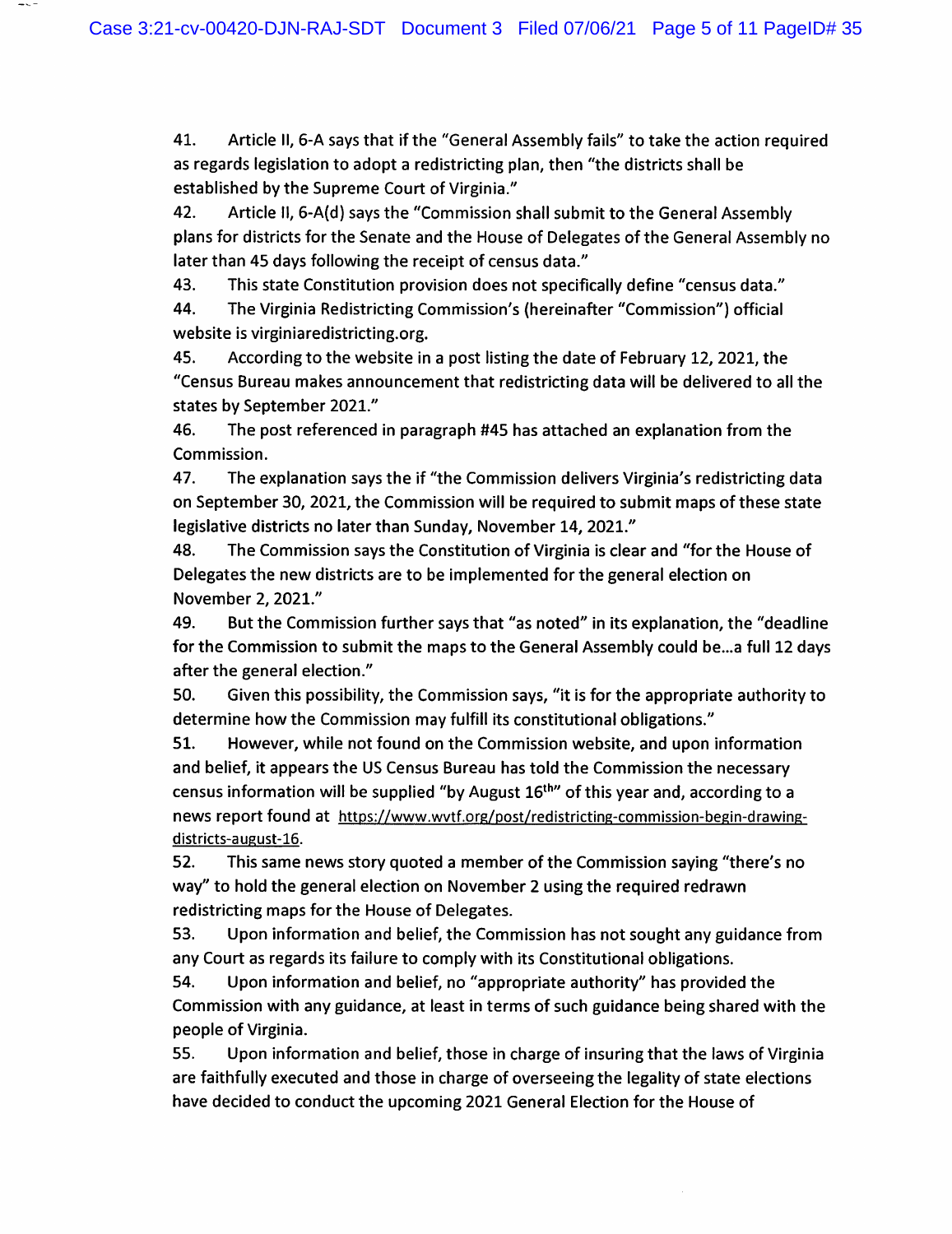Delegates that is substantially out of date and would do great harm to the principle of one person, one vote. See Paragraph # 70 infra.

56. Moreover, whatever action the Commission may take as regards redistricting must still be submitted to the General Assembly for the state legislature's consideration. 57. Accordingly, upon information and belief, there is no basis for any belief that there is still time to hold the upcoming November 2021 election for all the members of the House of Delegates according to the constitutionally required plan under the federal constitution, the state constitution, or the Cosner rationale.

## THE LAW OF THE CASE

58. The Constitution of Virginia requires state legislative districts to be redrawn in a constitutionally acceptable manner in 2021 in time for the House of Delegate elections this November 3, 2021.

59. Since Reynolds v. Sims, 377 U.S. 533, 568, the Supreme Court has held that the Equal Protection Clause of the 14^^^ Amendment to the United States Constitution applies to state legislative redistricting.

60. The Constitution of Virginia, as referenced herein, likewise says this Clause, as well as the Voting Rights Act of 1965, applies to state legislative redistricting plans. Paragraph 38, supra.

61. The federal courts may take judicial notice of the fact that the existing state legislative districts, created in 2011, violate the requisite provision in the U. S. Constitution and the Constitution of Virginia. See Cosner.

62. Although the official census bureau numbers are not yet available, Virginia has undergone significant population growth since the last census according to the experts at the University of Virginia, http://demographics.coopercenter.org/node/7143.

63. Upon information and belief, the City of Richmond is estimated to have grown by more than 10% since the last census. Id.

64. Upon information and belief, the County of Chesterfield is likewise estimated to have grown by more than 10% since the last census.

65. Certain other areas of areas have likewise experienced considerable growth. Id.

66. There are five electoral districts in the House of Delegates whose population includes residents of the City of Richmond.

67. Upon information and belief, 4 of these Delegate districts were created as majority/minority districts pursuant to the Voting Rights Act of 1965, as amended.

68. The 4 districts referenced in paragraph # 67 supra will therefore be so constructed in whatever redistricting plan is eventually enacted to reapportion the Virginia House of Delegates.

69. Upon information and belief, the  $68<sup>th</sup>$  District, after the 2001 reapportionment, had an approximately 81% Caucasian population. https://www.vpap.org/offices/houseof-delegates-68/redistricting/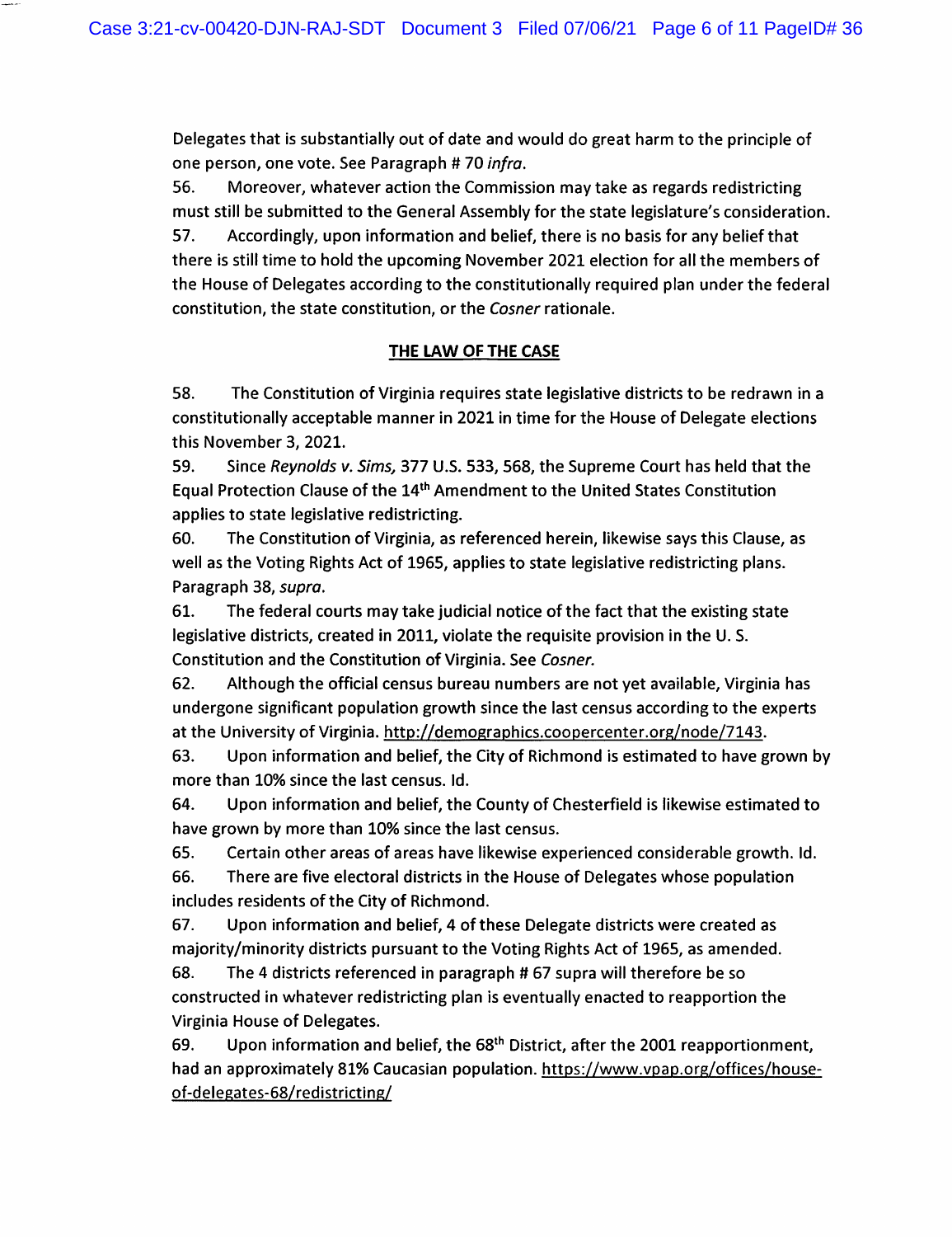70. Upon information and belief, the 68<sup>th</sup> District, after the 2011 reapportionment, had an approximately 87% Caucasian population. Id.

71. After the 2001 reapportionment, the  $68<sup>th</sup>$  consisted of residents from Chesterfield County and the City of Richmond only.

72. After the 2011 reapportionment, the  $68<sup>th</sup>$  now consisted of resident from the County of Henrico, not merely Chesterfield and Richmond.

73. Upon information and belief, the County of Henrico population has grown roughly 9% since the last census. See paragraph # 62, supra.

74. Therefore, upon information and belief, it is reasonable for Plaintiff to be believe that the 68<sup>th</sup> District will undergo meaningful change when the appropriate entities responsible for redistricting the House of Delegates finally decide to comply with their federal and constitutional obligations.

75. The 10% threshold discussion in Harris v Arizona Independent Redistricting Commission, U.S. 36 S. Ct. 1301 (2016) does not apply since the authorities in Virginia have decided not to try to produce any redistricting plan, but rather have simply decided to disobey the clear command of the Equal Protection Clause of the U.S. Constitution and Article II, Section 6, and 6-A of the Virginia Constitution.

76. The failure, without seeking any guidance from either a state or federal court, seemingly violates the Equal Protection Clause's requirement that state officials "make an honest and good faith effort" to discharge their constitutional duties. (See Harris, at 1306, quoting Reynolds, supra.)

77. In 1972, the iconic Henry Howell Jr., a lawyer, Lt. Governor of Virginia, and renowned for his having helped end the rule of the infamous segregationist Byrd Machine through winning both elections and lawsuits, argued a reapportionment case pro se before the nine Justices of the Supreme Court of the United States. Mahan v Howell, 410 U.S. 315 (1973) (Ms. Mahan then served as the secretary of the Virginia State Board of Elections).

78. Mahan likewise found that state officials responsible for reapportionment had to make a good faith effort to adhere to their responsibilities under the Equal Protection Clause, Id at 324.

79. The seminal legal case in Virginia on the fact pattern in the instant matter is Cosner v. Dalton, 522 F. Supp. 350 (1981).

80. This Court decided Cosner on August 25, 1981.

81. At the time, the state primary for those seeking to be either the Democratic or Republican nominee for a House of Delegate seat loomed on September 8,1981.

82. The general election would be held on November 3,1981.

83. In Cosner, the Court found the redistricting plan drawn by the General Assembly violated the Equal Protection Clause of the U.S. Constitution and the redistricting requirements in the Constitution of Virginia. Cosner, at 361.

84. As the Court observed, this meant, for all practical purposes, the election of members of the House of Delegates slated for November 3, 2021, meant the winners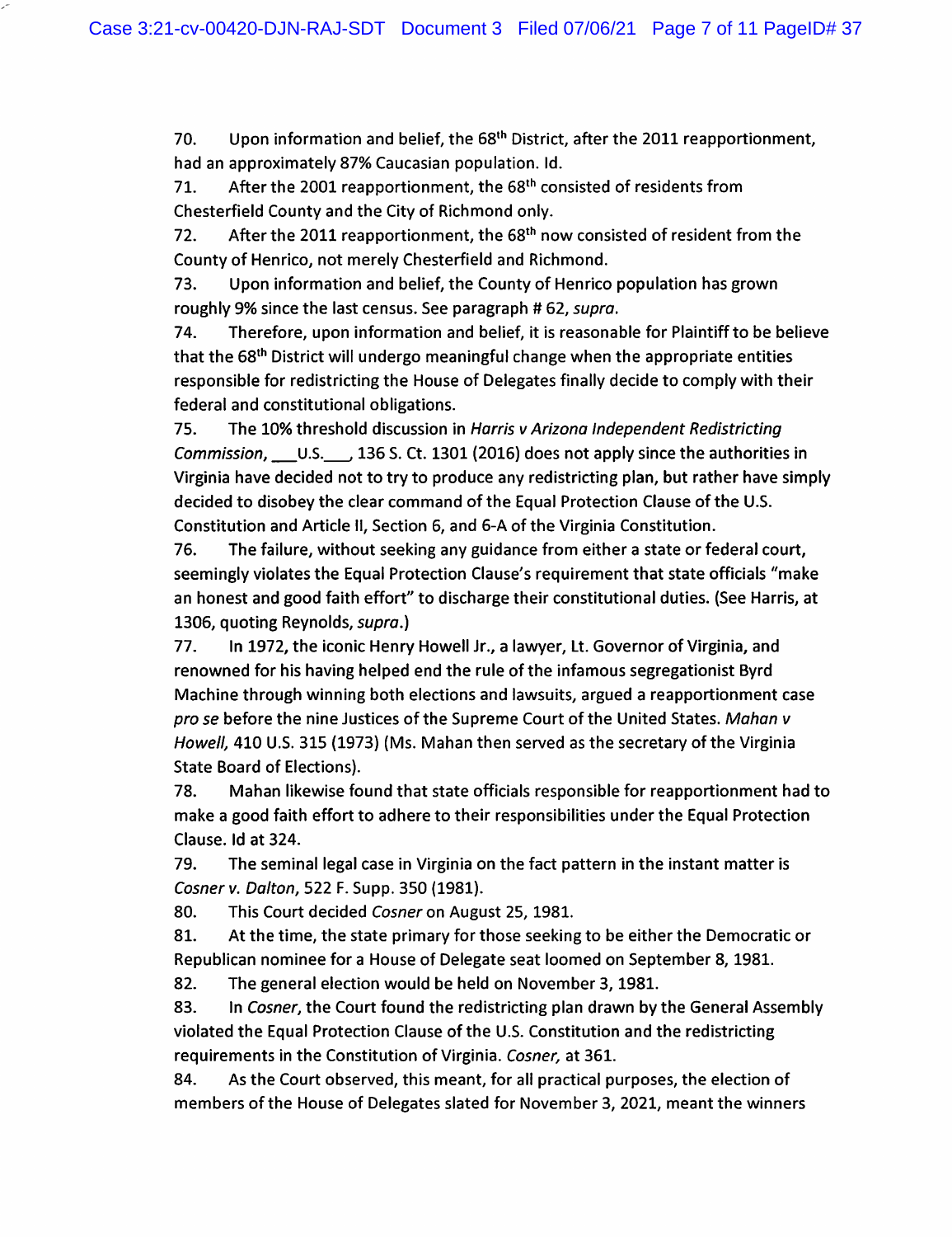would be representing districts declared to be in violation of the federal and state constitutions.

85. As the Court noted, the "1971 (redistricting plan thus in use) is substantially out of date...{a)llowing elections to proceed under the 1971 Act would...effect great harm to the principle of one person, one vote." Id at 363.

86. The Court considered postponing the House of Delegates elections but found such a postponement would lead to a "significantly lower" vote in the future House of Delegates election than would occur on the November 3 elections for the Governor (there being no reason to delay this vote.) Id.

87. "We believe that a strong and representative turnout for the House election depends on holding it on November 3." Id.

88. This left no practical choice except holding the General Election pursuant to districts drawn according to the 1971 census data. Id.

89. The Court said "[ijnterim relief using an unconstitutional apportionment plan is permissible, when, as here, necessary election machinery is already in progress for an election rapidly approaching (citations omitted)". Id.

90. Finding the failure of the appropriate state officials unacceptable, the Court declared these officials should be able to develop a constitutionally acceptable redistricting plan in time for the November 1982 elections.

91. The actions of state officials violated the Equal Protection Clause because "Virginia citizens are entitled to vote as soon as possible for their representatives under a constitutional apportionment plan." Id at 364.

92. Accordingly, the Court said the only equitable and good faith remedy to the violation of the equal protection rights held by every Virginian required the Court to "limit the terms of the members of the House of Delegates elected in 1981 to one year." Id.

93. Cosner further ordered the state to hold a "new election in 1982 for the House of Delegates under the General Assembly's new Act or our own plan." Id.

94. This in turn set in motion another election for the House of Delegates in 1983 as required by the state constitution.

# NATURE OF THE ACTION REQUESTED IN THIS CASE

95. Based on the foregoing analysis, this Court can take Judicial Notice, through Rule 201 of the Federal Rules of Evidence, that the upcoming November election of members of the House of Delegates will be done under an unconstitutional redistricting plan. 96. However, Plaintiff is limiting his inquiry to the crucial issue addressed and decided by Cosner: to wit, will those elected to the House of Delegates this November be elected to serve for only a one-year term, or will they be elected to the normal twoyear term expiring in 2024?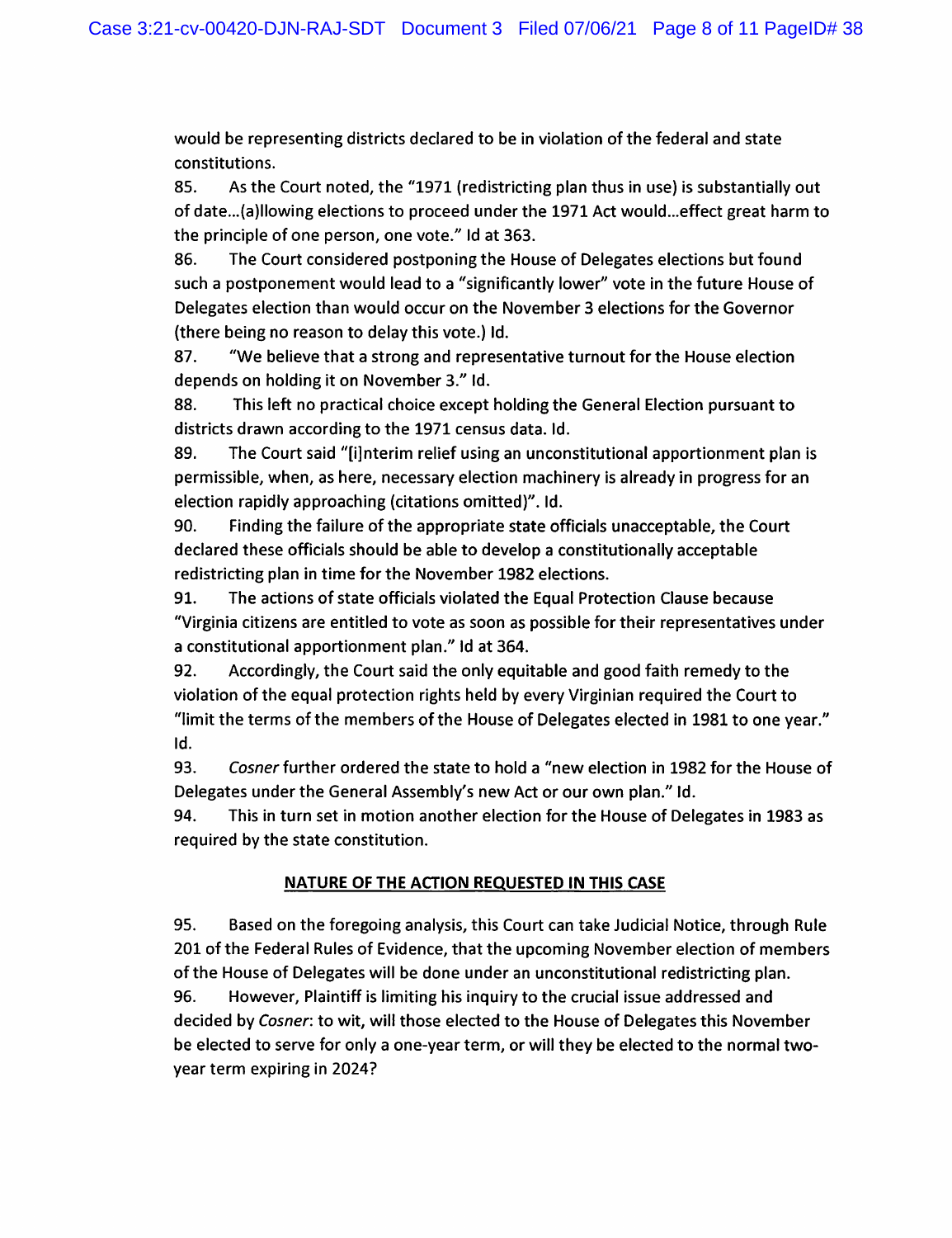97. Plaintiff believes this determination should be made, as in Cosner, prior to the November 2 General Election date, indeed preferably prior to the casting of the first vote.

#### COUNT ONE: VIOLATION OF THE U.S. CONSTITUTION

98. For purposes of efficiency. Plaintiff incorporates by reference paragraphs 1 through 97 supra,

99. The failure to adopt, indeed even attempt to adopt, the required redistricting violates the Equal Protection Clause of the 14<sup>th</sup> Amendment to the Constitution of the United States.

100. The state's plan to hold the upcoming general election for members of the House of Delegates using the existing state legislative districts violates the Equal Protection Clause of the 14<sup>th</sup> Amendment to the Constitution of the United States. 101. Since Reynolds, supra, the U.S. Supreme Court has made clear Plaintiff's constitutional right to have his vote counted equally in matters of state action, the concept of equal representation for equal numbers of people a "fundamental goal" of our system of laws. See Wesberry v Sanders, 376 U.S. (1964).

102. Plaintiff has a right to expect that state officials will ensure he has this equally weighted vote as soon as practical. Cosner, paragraph #76, infra.

103. The harm to plaintiff caused by any preventable dilution to his vote for representation in the House of Delegates cannot be reasonably denied by Defendants. 104. According to Cosner, plaintiff's protected core political rights should allow him to run for the House of Delegates in 2022, not instead being forced to wait until 2023 due to the failure of the appropriate state authorities to adhere to the requirements of the federal constitution.

105. The apparent decision by the appropriate state authorities to avoid having to adhere to Cosner raises the inference of this motivation: to wit, an effort albeit to put the selfish political interests of incumbents above the equal protection rights of the people, since it is reasonable to infer the incumbents would prefer to have a two year term, and thus not risk losing their seats in a 2022 election pursuant to the constitutionally required reapportionment plan which might prove more politically challenging.

106. For these reasons, Plaintiff believes the Cosner precedent mandates those elected this November are only being elected to a one-year term.

107. Therefore, Plaintiff's rights guaranteed under the United States Constitution, are being violated, inflicting significant harm on his exercise of fundamental core political rights.

108. Plaintiff asks that the Court award such relief as it deems justified, including costs and attorney fees where appropriate.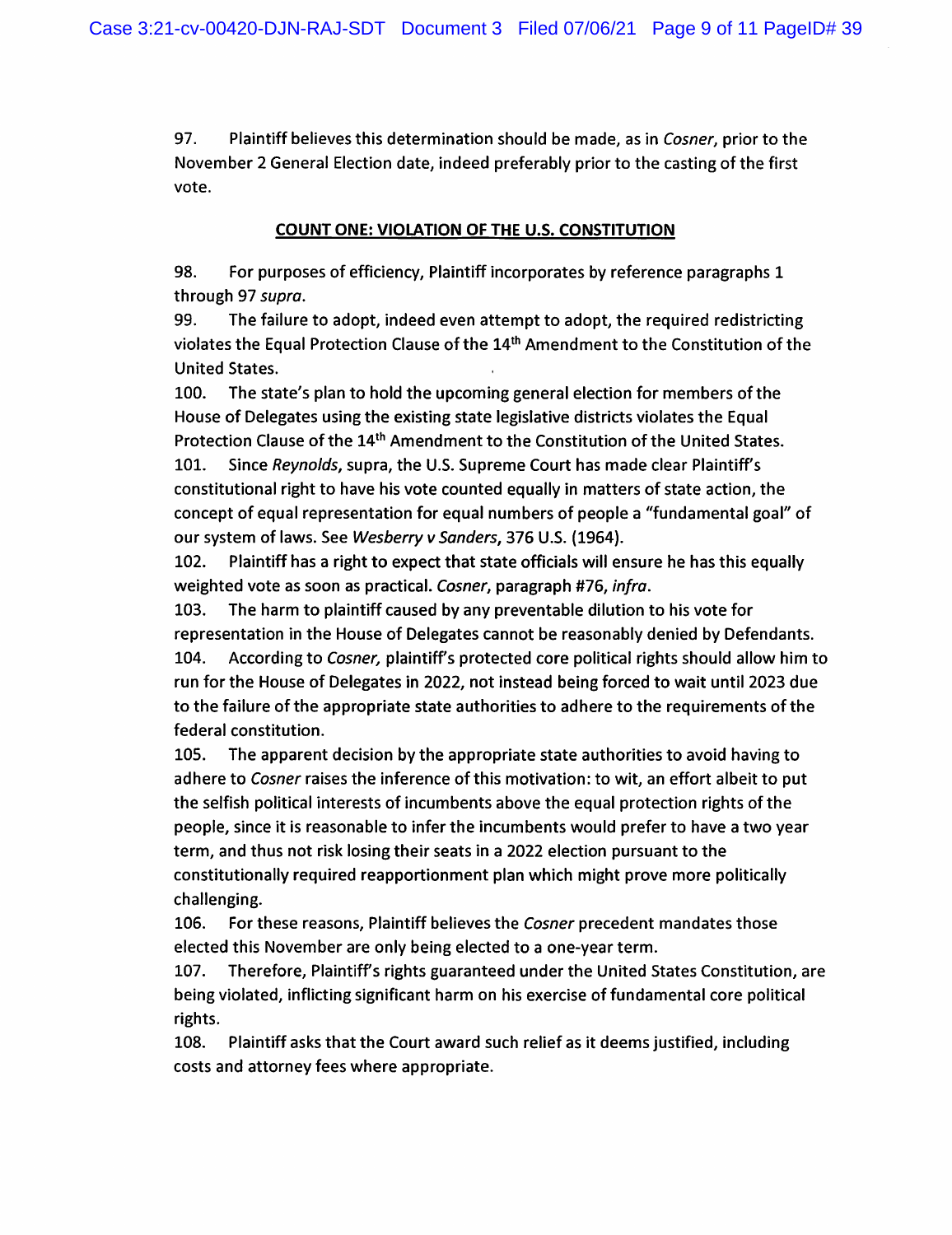#### COUNT TWO; VIOLATION OF THE CONSTITUTION OF VIRGINIA

109. For purposes of efficiency, Plaintiff incorporates by reference paragraphs 1 through 108, supra.

110. The failure to adopt, indeed even try to adopt, the required redistricting plan violates Article II, Section 6, and 6-A of the Constitution of Virginia.

111. The state's plan to hold the upcoming general election for members of the House of Delegates using the existing state legislative districts created due to the 2011 census violates Article II, Section 6, and 6-A of the Constitution of Virginia.

112. Since Reynolds, supra, the U.S. Supreme Court has made clear Plaintiff's constitutional right to have his vote counted equally in matters of state action, the concept of equal representation for equal numbers of people a "fundamental goal" of our system of laws. Wesberry v Sanders, 376 U.S. (1964).

113. Plaintiff has a right to expect that state officials will ensure he has this equally weighted vote as soon as practical. Cosner, paragraph #76, infra.

114. The harm to plaintiff caused by any preventable dilution to his vote for representation in the House of Delegates cannot be reasonably denied by Defendants.

115. According to Cosner, plaintiffs protected core political rights should allow him to run for the House of Delegates in 2022, not being forced to wait until 2023 due to the failure of the appropriate state authorities to adhere to the requirements of the state constitution.

116. The apparent decision by the appropriate state authorities to avoid having to adhere to Cosner raises the inference of this motivation; to wit, an effort albeit to put the selfish interests of incumbents above the equal protection rights of the people, since it is reasonable to infer the incumbents would prefer to have a two year term, and thus not risk losing their seats in a 2022 election pursuant to the constitutionally required reapportionment plan which might prove more politically challenging.

117. For these reasons, Plaintiff believes the Cosner precedent mandates those elected this November are only being elected to a one-year term.

118. Therefore, Plaintiffs rights guaranteed under the Constitution of Virginia are being violated, inflicting significant harm to his fundamental core political rights.

119. Plaintiff asks that the Court award such relief as it deems justified, including costs and attorney fees where appropriate.

#### **REMEDY**

For the reasons stated above, based upon fact and law, comes now the Plaintiff, pro se, asking this Honorable court for the following relief:

> (A) Declaring the Commonwealth of Virginia, and those officials expected to protect the integrity of our election laws, to be in violation of the federal and state constitutions requiring the upcoming November 3, 2021, general